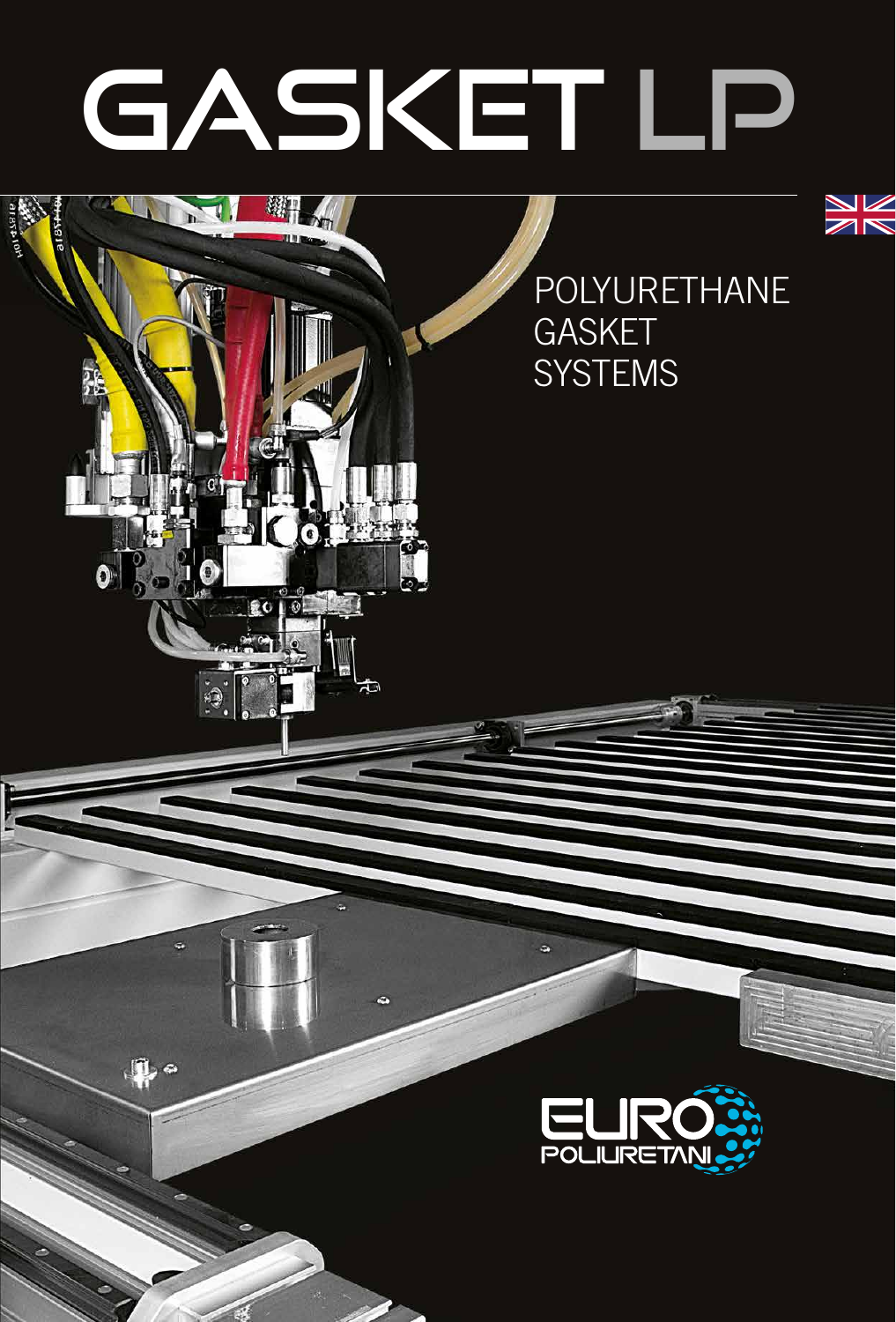The polyurethane **GASKET LP** system represents a very important segment in the wide range of machinery offered by Europoliuretani.

#### POLYURETHANE GASKET **SYSTEMS**



The series **GASKET LP** is composed by a low pressure dosing unit for bi-components polyurethanes and either by a cartesian robot with 2 or 3 axes or by an anthropomorphic robot: together they create the necessary conditions for dispensing a quantity of product in order to obtain a gasket applied directly on



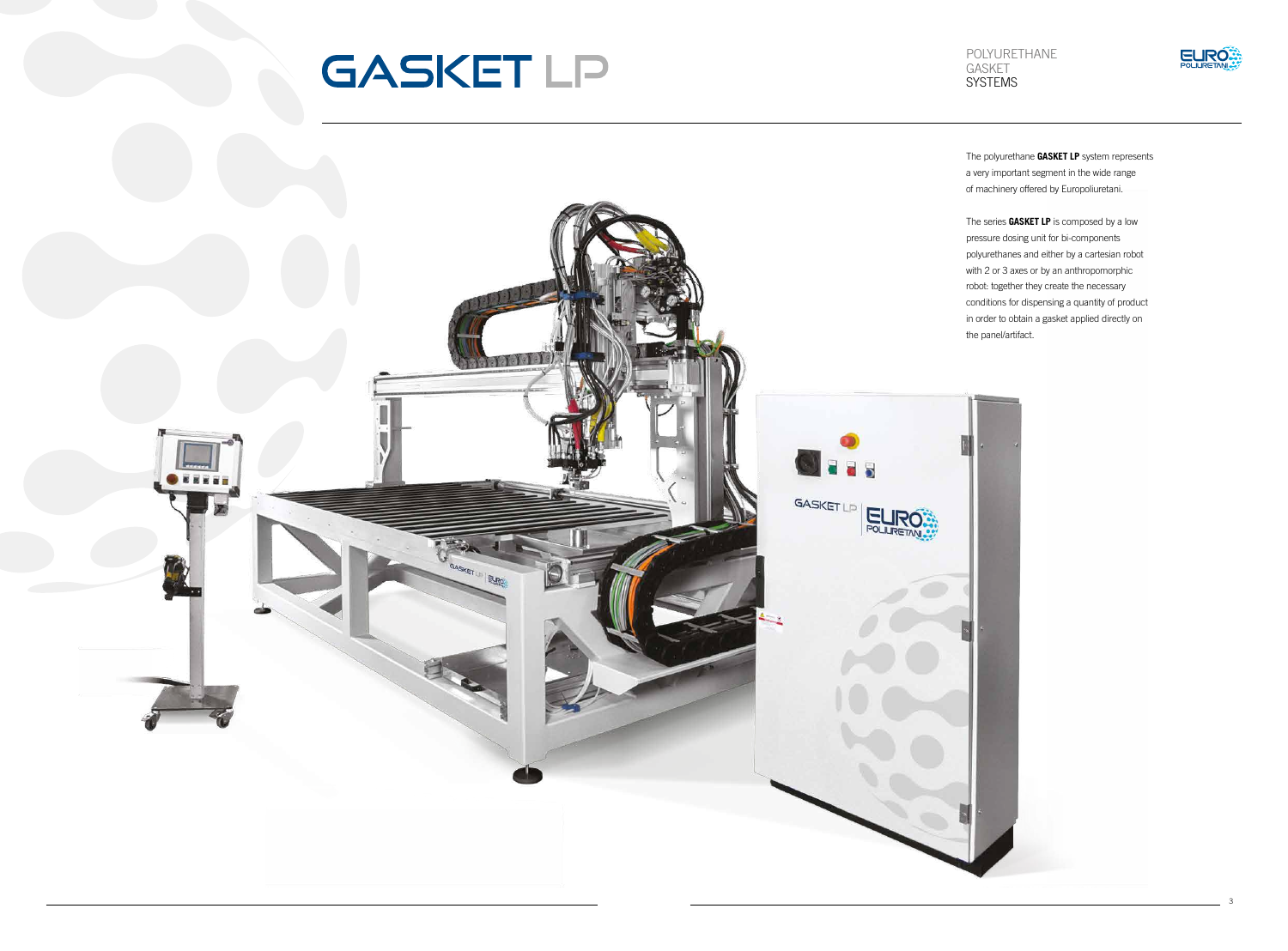#### CHEMICALS

In order to satisfy the various necessities of the customers, Europoliuretani offers a lot of types of chemicals. The principal subdivision is between two categories: thixotropic and non-thixotropic product. Usually, the first is applied on plane surfaces; the second one, instead, is normally applied on hollow surfaces.

Consequently, in **GASKET LP** system both type of chemicals can be used, by adding a third tank and a second distributor in the mixing head (both optional). The operator will choose which components to select on the basis of his necessity.

It is sufficient to lay the panel in the appropriate loading bed, directing it to "point 0" and, after receiving the start from the operator, the system will read automatically the measures and will proceed with the applying the chemicals.



#### CARTESIAN ROBOT

This type of robot is particularly indicated for extending the gasket on plane surfaces. The principal application fields are the following: electric panels, industrial and non industrial filters, air conditioning panels, etc.

Using the third axis, both in manual mode and in automatic mode (optional), the height of head can be regulated according to the artifact to be garnished. Once established the distance between the panel's edge and the point in which the application has to start, the robot will operate automatically.

Upon request it is possible to have a robot with double station: while you are applying the gasket at the first station, you can load a new panel, ready to be used, in the second one.

#### ANTHROPOMORPHIC ROBOT

In case of using the anthropomorphic robot, which is different from the cartesian robot for its articulated arm, it is possible also to apply the gasket on the artifacts with non-linear surface. This type of robot is the most suitable in the fields of illumination, automotive, paneling, etc.



POLYURETHANE GASKET SYSTEMS

## **GASKET LP**

### GENERAL FEATURES GASKET LP

| <b>GENERAL FEATURES</b><br><b>STANDARD</b><br><b>CARTESIAN ROBOT</b> | <b>MEASURES</b> | <b>MEASURE UNIT</b> |
|----------------------------------------------------------------------|-----------------|---------------------|
| Worktable *                                                          | 2300 x 1300     | mm                  |
| Adjustable<br>progress rate*                                         | 200 x 200       | mm                  |
| Minimum panel for<br>automatic reading *                             | da 15 a 500     | mm                  |
| Robot maximum<br>dimensions                                          | max 500         | mm/sec.             |
| Panel height                                                         | 3200 x 4100     | mm                  |
| Table height for<br>panel positioning                                | 800             | mm                  |
| Estimated weight                                                     | 2000            | kg                  |

#### STANDARD CARTESIAN ROBOT OVERALL DIMENSIONS\*

\* Other measures upon request



- 2 Gasket application on electric panel
- 3 Gasket application on filters with cartesian robot







**3**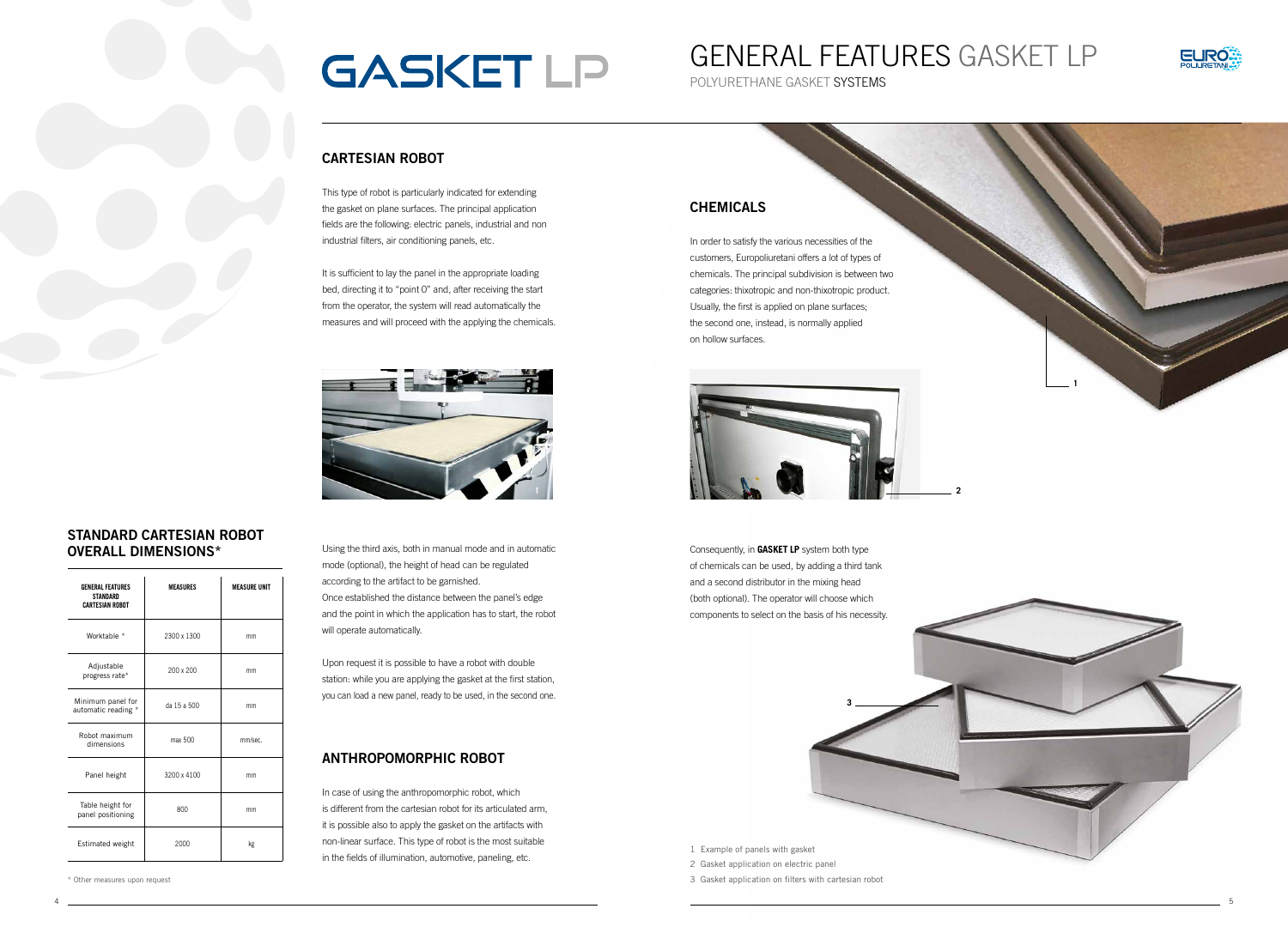#### MIXING HEAD

The dispensing head provides an innovative system of mixing of the components, called "double mixing with L room".

The innovation of this injection system is the optimization of mixing of chemicals that happens in 2 phases.

During the first phase, the product is placed in the first mixing room, through adjustable injectors, in which the two chemicals are mixed following a clash. A valve is used both for opening and closing the injectors and as self-cleaning.

During the second phase, the product is injected in the second room in which, through a mechanic stirrer, a further mixing takes place. This room can be cleaned with a small quantity of solvent and compressed air, both inserted by an injector.

Particular attention has been paid to the design for the maintenance of the whole mixing head, especially for those particular parts subject to normal wearing and cleaning. In fact, thanks to the central "book-like" opening of the head, the heart of the head can be reached in a few seconds and quickly perform the necessary maintenance or replacement of parts.





POLYURETHANE GASKET SYSTEMS GASKET LP COMPONENTS



- 2 Opened injection head
- 3 Disassembling/substitution of mixing group

Dosing unit with two and three components

Gasket LP with protections

### DOSING UNIT

Series **GASKET LP** is a low pressure and very low flow dosing machine specifically designed for dosing and mixing bi-component polyurethanes.

The dosing group is composed by 2 volumetric helical teeth gear pumps that, extracting the product from the 2 pressurized tanks, transmit the fluids to the mixing head through low pressure tubes with double room.

The tanks are equipped with an interspace where a liquid for hot/cold thermoregulation flows and are also thermo insulated from the outside.

In addition a stirrer driven by a gear motor is installed to always keep the products well mixed and homogenize the temperature of the same.

For the electronic control of the flow and of the correct mixing ratios, two very precise volumetric meters are installed.











## **GASKET LP**